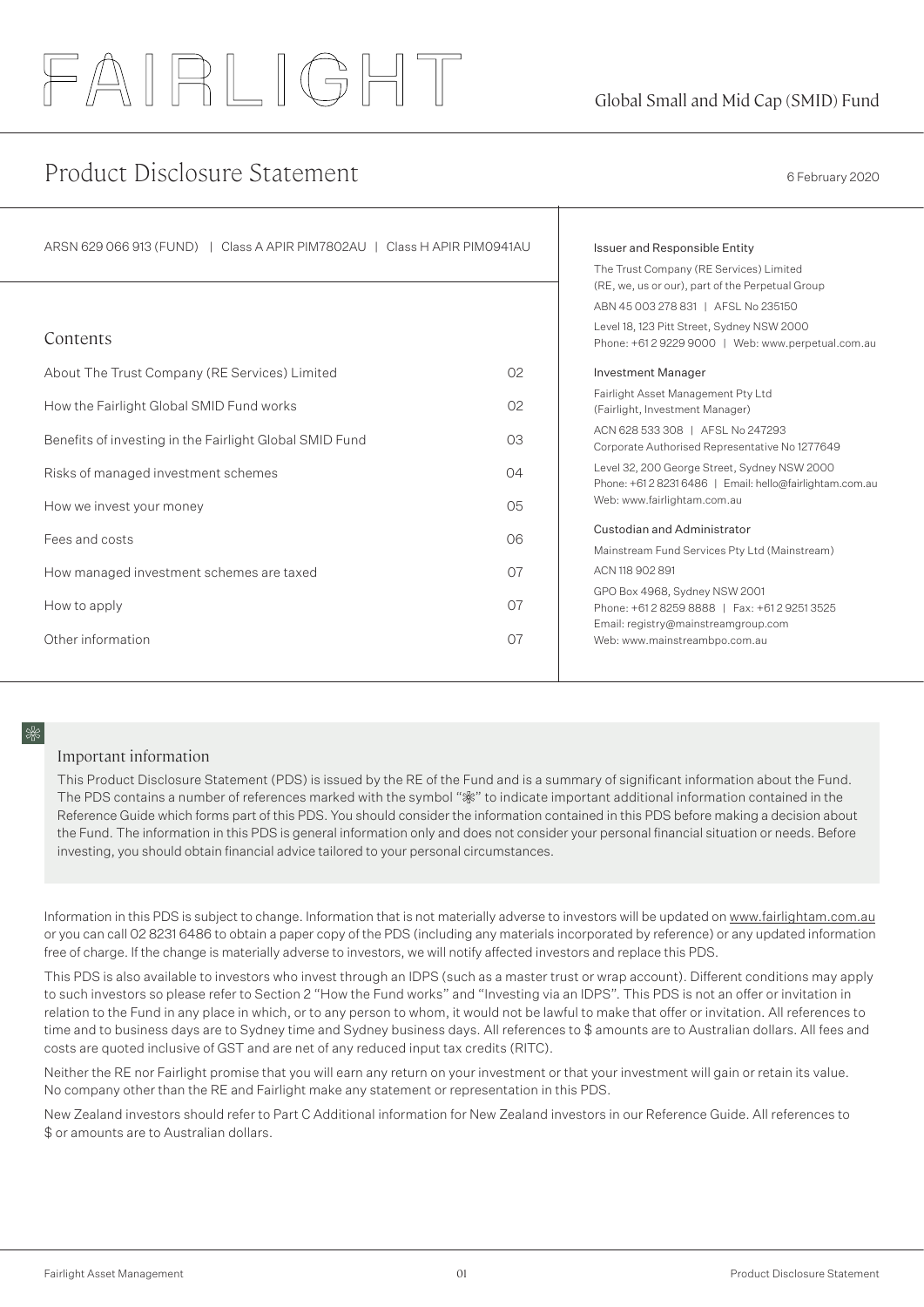## Responsible Entity

The RE is a wholly owned subsidiary of Perpetual Limited ABN 86 000 431 827. Perpetual has been in operation for approximately 130 years and is an Australian public company that has been listed on the ASX for over 50 years. The RE is responsible for the operation of the Fund and ensuring that the Fund operates in accordance with the Corporations Act 2001 (Act), the Fund constitution (Consititution) and general law.

The RE has the power to delegate certain of its duties and has appointed Fairlight as the Investment Manager of the Fund to implement the Fund strategy and make all investment decisions. The RE has also appointed Mainstream as the independent custodian and administrator of the Fund's assets. Mainstream's role as custodian is limited to holding the assets of the Fund as the RE's agent. Mainstream has no supervisory role in relation to the operation of the Fund and is not responsible for protecting your interests.

The RE in its discretion, may appoint and change the custodian and administrator from time to time or appoint additional service providers.

## Investment Manager

Fairlight is an authorised representative of Perennial Value Management Limited ABN 22 090 879 904, AFSL 000247293 and is appointed as the Investment Manager of the Fund. Fairlight was established in 2018 and is an independent, global small and mid cap equity specialist. Fairlight uses its resources, experience and expertise to manage the Fund.

# 2. How the Fairlight Global Small and Mid Cap Fund works

## What do you invest in?

The Fund comprises assets which are acquired in accordance with the Fund's investment strategy. When you invest in the Fund your money (together with all other investors' monies) is invested in assets. The total value of the assets is divided into 'units'.This means your interests in the assets of the Fund, subject to liabilities, are represented by units. However, it does not give you the right to any particular asset of the Fund. Certain rights (such as the right to any income) attach to your units. You may also have obligations in respect of your units.

The Fund's Constitution allows the RE to issue more than one class of units and each separate class may have different rights attached to the units. The Fund currently offers investment in four classes of units. This PDS is for investment in units other than Foundation class of units, which includes the Currency Unhedged class and Currency Hedged class. The Currency Hedged class aims to mitigate the effect of a strengthening or weakening currency on your investment returns.

## Units

Each unit has a value which we calculate daily in accordance with the Constitution by dividing the net asset value of the Fund by the number of units on issue, adjusted for transaction costs, all as relating to the particular class of units. When you invest, we issue you a number of units depending on the amount you invest, subject to fees and costs. Similarly, when you withdraw from the Fund, we calculate your withdrawal proceeds by reference to the number and value of units you hold at the time of withdrawal. Generally, the price of units will vary as the market value of assets in the Fund rises or falls.

## Investing and withdrawing

To invest in the Fund, use the application form accompanying this PDS. Applications are subject to client identification procedures that we and the Administrator consider necessary to satisfy obligations under the relevant anti-money laundering and counter terrorism legislation, being completed. We are not bound to accept an application.

The following minimum transactions, balance requirements and processing rules generally apply (although we may vary or waive them at our discretion and without notice):

| Minimum initial investment          | \$20,000                                                                                                                                                                                                                                                                                                                                                                                                  |
|-------------------------------------|-----------------------------------------------------------------------------------------------------------------------------------------------------------------------------------------------------------------------------------------------------------------------------------------------------------------------------------------------------------------------------------------------------------|
| Minimum additional investment       | \$10,000                                                                                                                                                                                                                                                                                                                                                                                                  |
| Minimum withdrawal                  | \$10,000                                                                                                                                                                                                                                                                                                                                                                                                  |
| Minimum balance                     | \$10,000                                                                                                                                                                                                                                                                                                                                                                                                  |
| Unit pricing frequency              | Each business day.                                                                                                                                                                                                                                                                                                                                                                                        |
| Applications/withdrawals processing | If Mainstream receives your correctly completed application and monies or a correctly completed<br>withdrawal request before 2pm on any business day, then they are generally processed on the<br>same day using the unit price effective for that day. If your request is received after this time, or on a<br>non-business day, it is treated as having been received before 2pm the next business day. |

## Distributions

Distributions are generally paid annually at 30 June and are reinvested in full (unless you indicate otherwise on the application form, in which case the amount will be paid out entirely to you directly to your financial institution account nominated on your application form). Any distributions reinvested are reinvested at the ex-distribution mid-price.

We generally calculate income distributions based on the Fund's net income at the end of the distribution period divided by the number of units on issue in the class of units you hold. The amount of your income distribution is paid to you in proportion to the number of units held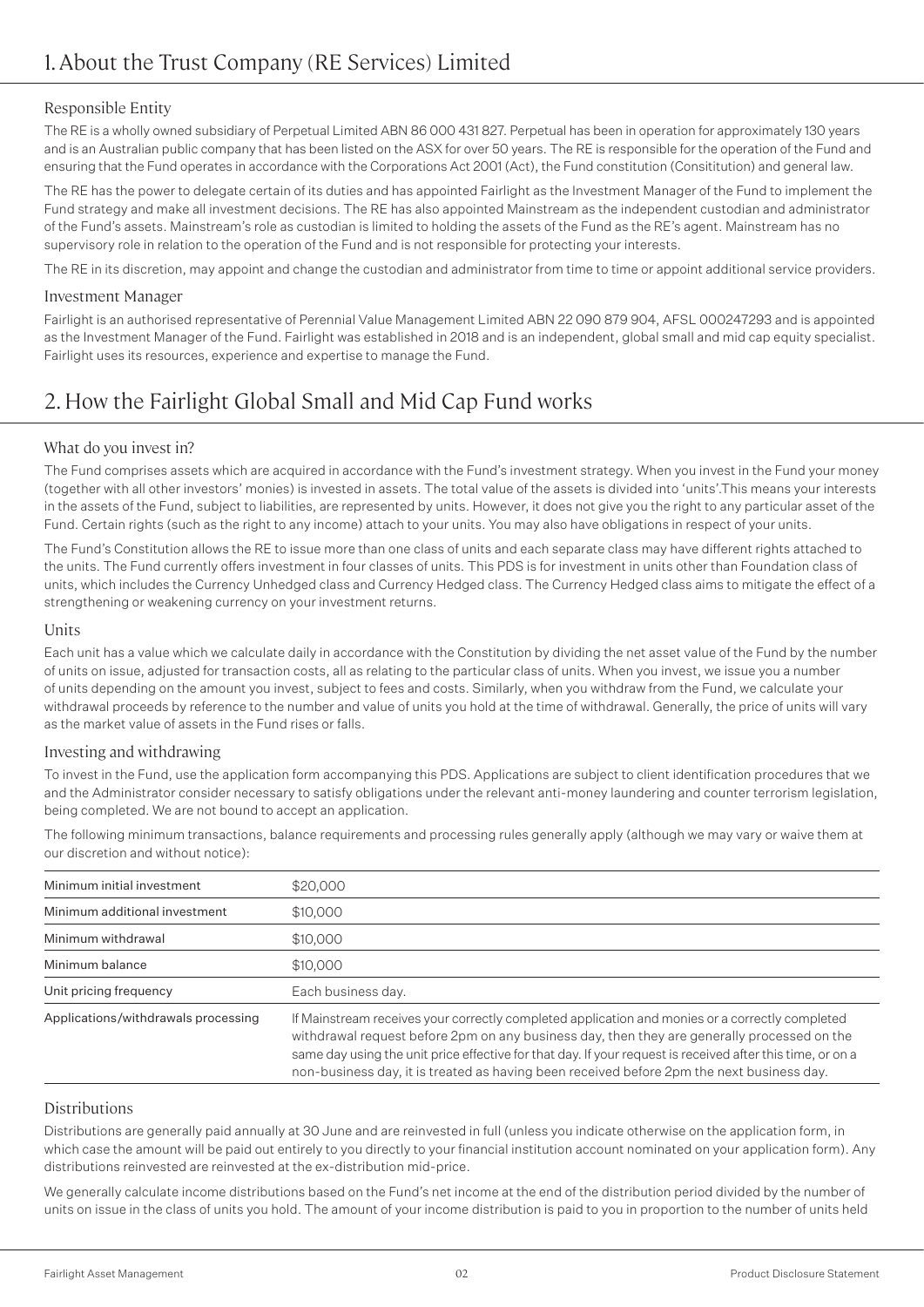by you in that class on the last day of the distribution period. Distributions are likely to be variable. We intend to distribute all taxable income to investors each year, including any taxable capital gains. Distributions may also carry imputation or other tax credits. Distributions to nonresidents may incur withholding tax.

All distributions are paid in Australian dollars. If you do not have a valid Australian financial institution account on file, the income distributions will be reinvested. Distributions will not be paid by cheque. If investing through an IDPS, other conditions may apply and you should consult the IDPS terms and conditions.

### Investing via an IDPS

When you invest via an IDPS, it is the IDPS operator who becomes the investor in the Fund (not you). It follows that the IDPS operator has the rights of an investor and can exercise them (or not) in accordance with their arrangements with you. This means for example, that you generally cannot vote on units held in the Fund and you do not have cooling off rights in respect of any units held in the Fund. Speak with the IDPS operator to determine whether any cooling off rights are available to you through the service. Relevant references to "you" (for example, keeping you informed of material changes) are references to the IDPS operator or its custodian as the holder of the units.

We are not responsible for the operation of any IDPS through which you invest. Indirect investors complete the application forms for the IDPS and receive reports from that operator, not from us. The minimum investment, balance and withdrawal amounts may be different. You should also take into account the fees and charges of the IDPS operator as these will be in addition to the fees paid in connection with an investment in the Fund. You can however still rely on the information in this PDS. In addition to reading this PDS, you should read the document that explains the IDPS (called a "Guide" or PDS).

### Investing through mFund

While the Fund is admitted as an mFund product, you will be able to make application and withdrawal requests through mFund by placing a buy or sell order with approved ASX brokers or your financial adviser who uses a stockbroking firm on your behalf. Cut-off times for placing an application or withdrawal request via mFunds is 11.15am (Sydney time), on a Business Day. Go to Section 2, "Transactions via mFund", of the Reference Guide, which forms part of this PDS, for further information. Units will be issued to the nearest 3 decimal points.

### Delays

If we receive a correctly completed withdrawal request before 2pm (Sydney Time) on a Business day and your withdrawal request is accepted, you will receive the Withdrawal Price calculated for that Business day, and then pay funds to your account generally within 7 business days but may take longer in some circumstances (for example, up to 15 business days if withdrawals are processed close to 30 June). In certain circumstances, such as a freeze on withdrawals or where the Fund is not liquid (as defined in the Act), you may have to wait a longer period of time before you can withdraw your investment. If the Fund is not sufficiently liquid then you will only be permitted to withdraw if we make a withdrawal offer to all investors in accordance with the Fund Constitution and the Act.

### Compulsory withdrawals

In some circumstances we may also compulsorily withdraw your units, for example, where we suspect that a law prohibits you from being an investor in the Fund.

You should read the following important information before making a decision to invest in the Fund: Part A: How the Fairlight Global Small & Mid Cap Fund works. Go to Part A of the Reference Guide available at www.fairlightam.com.au. Note the information may change between the time when you read this PDS and when you acquire or dispose of the product.

# 3. Benefits of investing in the Fairlight Global Small and Mid Cap Fund

## Significant features

The Fund is an international equities fund, targeting undervalued small and mid capitalisation securities on the world's stock markets. Global small and mid cap companies are the largest investment universe with the least amount of broker research coverage. Historically, global small and mid cap companies have generally outperformed global large cap companies over the long term.

The Fund's goal is to produce superior long-term returns, generally from a portfolio of 30–40 businesses with market capitalisations between US\$500m and US\$20bn. The Fund's investment objective is to outperform the MSCI World Small & Mid Cap Index (Net) in Australian dollars over a rolling 7-year period. This investment objective is not a forecast and returns are not guaranteed. See Section 5 "How we invest your money" for more information.

### Significant benefits

Fairlight aims to achieve capital growth in the value of your investment as well as income. Investing in the Fund offers you a range of features and benefits including but not limited to:

- access to the investment experience and expertise of the Fairlight investment team;
- your money is managed by investment professionals, which allows access to investment opportunities you may not be able to access or manage on your own;
- exposure to an international portfolio of securities and currencies, which may offer diversification benefits to your overall investment portfolio; and
- clear legal rights through the Fund's Constitution and a robust corporate governance structure.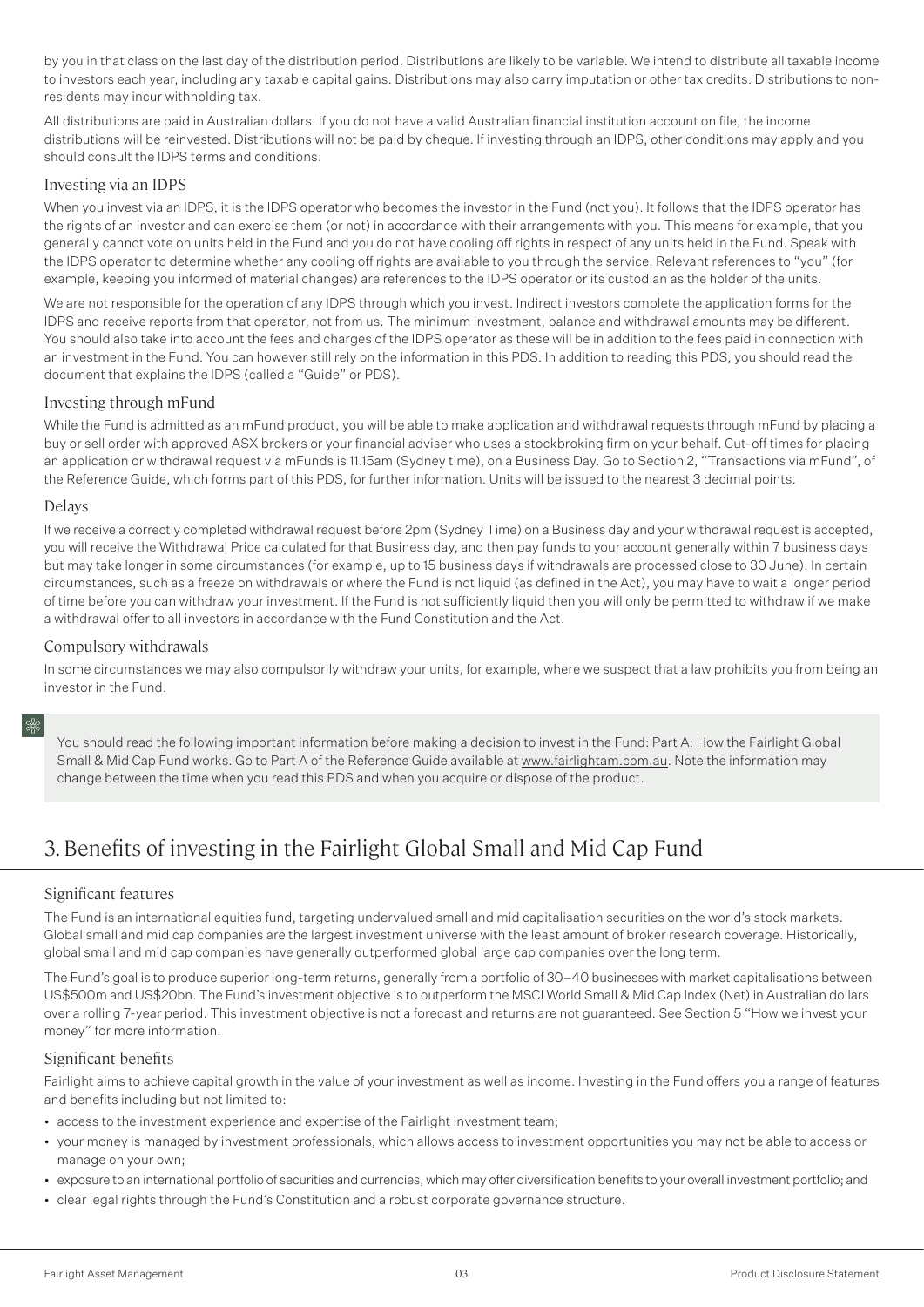All investments carry risk. Different strategies may carry different levels of risk, depending on the assets that make up the strategy. Assets with the highest long-term returns may also carry the highest risk level of losing money on a short-term view. Investment in the Fund is subject to investment risk, including possible delays in repayment and the loss of income or capital invested.

It is important you assess the risks and your own financial position to determine whether any managed fund (including the Fund) is suitable for you. The value of assets in the Fund and the level of return will vary over time. Neither Fairlight nor the RE, either together or separately, or their respective associates or related bodies corporate, guarantee a return on your investment, or that your investment will gain in value or retain its value, or that the Fund will meet its investment objectives. Neither do any of these persons or entities, guarantee any particular taxation consequences of investing in the fund. Past returns do not guarantee future returns. You may lose some or all of your invested capital.

The level of risk for each person will vary depending on a range of factors, including age, investment time frames, where other parts of your wealth are invested and your risk tolerance. These risks can be managed but cannot be completely eliminated.

## The significant risks of the Fund include:

Fund Risk: Like all managed funds, there is the risk the Fund could terminate (for example, at a date we decide), fees and expenses could change (although we would always give you at least 30 days' notice if fees were to increase), we could be replaced as responsible entity and our management and staff could change. Investing in the Fund may give different results than investing individually because of accrued income or capital gains and the consequences of others investing and withdrawing. Further, the Fund issues four classes of units and may issue further classes in the future. The assets and liabilities of the Fund are attributed to the relevant classes and are administered separately so the unit price, fees and performance of each class is independent of each other. However, legally the assets and liabilities of a particular class are the assets and liabilities of the Fund as a whole. As such, if a particular class were to suffer an adverse financial event, in the event the Fund is terminated it is possible that all classes of units may be affected.

Market Risk: Movements in financial markets due to economic, technological, political or legal conditions, interest rate movements and even market sentiment, can (and do) change, resulting in the value of the Fund's underlying assets, and the value of your investment, moving up or down.

Liquidity Risk: Investments may become illiquid making it difficult to acquire or dispose of them at the prices quoted on exchanges or readily convert them to cash. The Fund's inability to dispose of investments may, from time to time, limit its ability to meet withdrawal requests within required timeframes. Further, large withdrawals might result in the Fund being required to sell assets at a loss in an unfavourable market. Units in the Fund are not quoted on any stock exchange so you cannot sell them through a stockbroker.

International Investment Risk: The Fund will invest in companies listed on overseas exchanges which will give rise to foreign currency exposure. The relative strength or weakness of the Australian dollar against other currencies will affect the Fund's performance as expressed in Australian dollars. Fairlight may, but is not obliged to, mitigate currency risk by using FX contracts to hedge the Fund against currency fluctuations as it determines. The Fund may have less protection under laws outside of Australia, and any investments in emerging markets may be more volatile than investments in more developed countries.

Underlying Investment Risk: The value of the Fund's assets and liabilities may increase or decrease. The Fund invests in the securities of smaller to medium size companies by market capitalisation, and these securities may have a more limited market and /or have greater price volatility than that of a larger company. There is no guarantee that the Fund's asset allocation strategy and individual investment selections will provide positive investment performance at all stages of the investment cycle.

Concentration Risk: The Fund's typical holdings of 30-40 securities represents a relatively high investment concentration of assets in a limited number of stocks, or in a limited number of sectors or industries. The lower number of securities may cause the value of the Fund's investments to be more affected by any single adverse economic, political or regulatory event than a more diversified or less concentrated investment.

Currency Hedging Risk (Hedged Classes): Although the Fund's foreign currency exposure is hedged, the hedge may not provide complete protection from adverse currency movements. Currency markets can be extremely volatile and are subject to a range of unpredictable forces. The foreign currency exposure of the Fund will be hedged back to Australian dollars.

Derivative Risk (Hedged Classes): Forward foreign exchange contracts are utilised to hedge the Fund's foreign currency exposure. The contracts are not guaranteed by an exchange or clearing corporation and generally do not require payment of margin. To the extent that the Fund has unrealised gains in such instruments or has deposited collateral with its counterparty(ies) the Fund is at risk that a counterparty to a transaction may become bankrupt or may otherwise wholly or partially fail to perform their contractual obligations under the contract.

Conflict of Interest Risk: Fairlight may be the Investment Manager of other funds not described in this PDS and entities within the 'Perpetual Group' (comprising Perpetual Limited and its subsidiaries, including the RE) may act in various capacities (such as responsible entity, trustee and custodian) for other funds or accounts. The Investment Manager and Perpetual Group have implemented policies and procedures to identify and where possible mitigate or avoid conflict.

Interest Rate Risk: The capital value or income of a security held by the Fund may be adversely affected by interest rate movements.

Service-Provider Risk: The RE has appointed the Investment Manager, Custodian and Administrator of the Fund. We are satisfied that these providers have in place adequate internal controls. This reliance on external service providers may present a risk if they default in performing their obligations, potentially causing break down in operations, a loss to the Fund and requiring us to seek an alternative supplier. Further, losses can be incurred if a counterparty (such as a broker) defaults on their contractual obligations or experiences financial difficulty.

Investment Manager Personnel Risk: The skill and performance of Fairlight as Investment Manager can impact the Fund's investment returns. Changes in Fairlight's key personnel and resources may also have an impact on the Fund.

Political and Regulatory Risks: The value of the Fund's assets may be affected by uncertainties such as international and national political developments, changes in government policies, changes in taxation, changes in regulation and laws affecting registered managed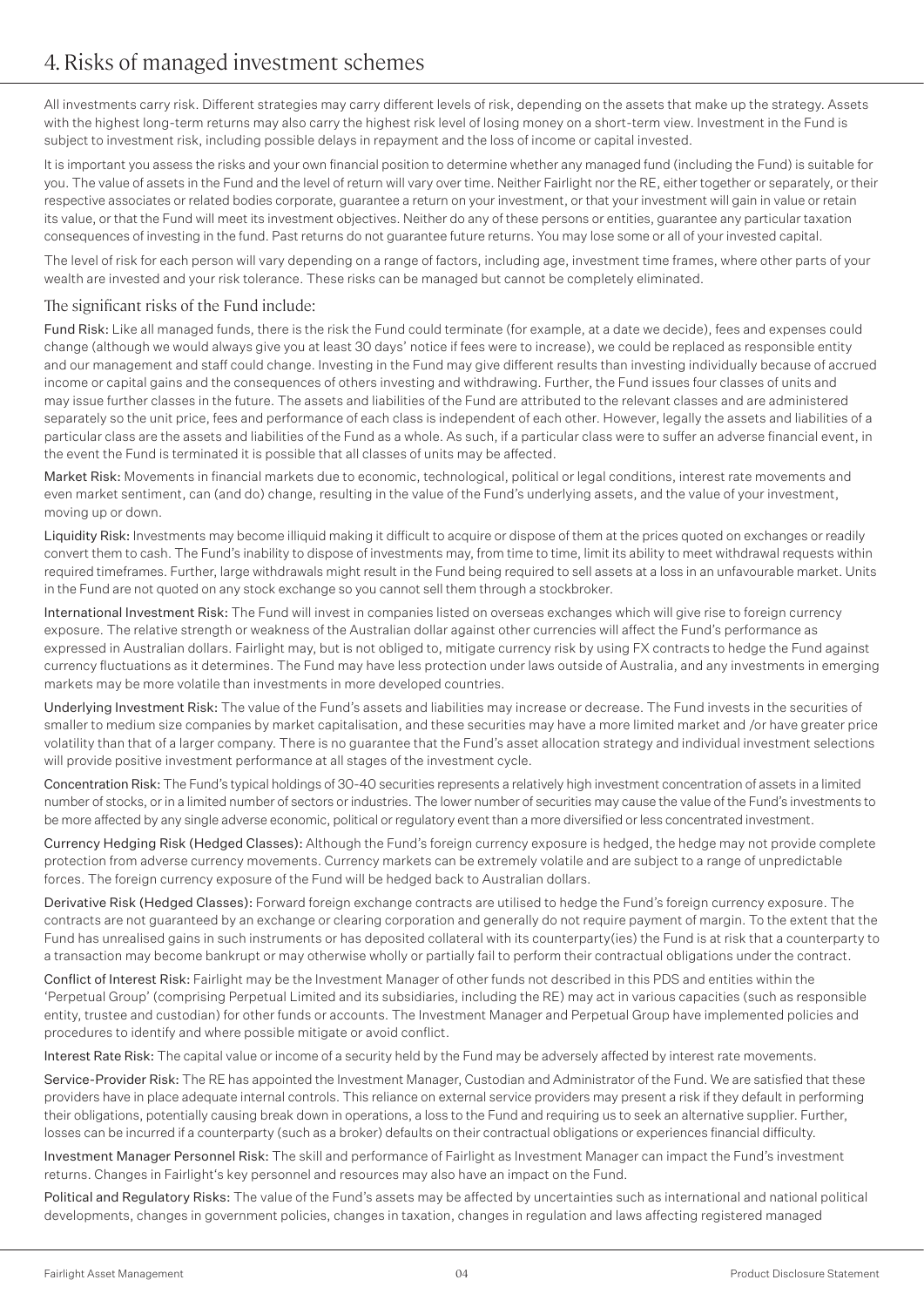investment schemes, changes in generally accepted accounting policies or valuation methods, restrictions on foreign investment and currency repatriation, currency fluctuations and other developments in the laws and regulations of countries of origin. Fund assets located overseas may have less protection under laws outside of Australia.

Cyber Risk: There is a risk of fraud, data loss, business disruption or damage to the information of the Fund or to investors' personal information as a result of a threat or failure to protect the information or personal data stored within the IT systems and networks of the Responsible Entity and its agents.

Foreign Account Tax Compliance Act ('FATCA') Risk: The Fund intends to be treated under Australian FATCA Rules as a Reporting Financial Institution or a trustee-documented trust, and is not expected to be subject to a 30% FATCA withholding tax on US sourced income. However, this cannot be assured given the complexity of the Australian FATCA Rules.

mFund registration risk: While the Fund is an mFund product, if you invest via mFund, then you may be exposed to some additional counterparty risks. Losses can be incurred if a counterparty fails to deliver on its contractual obligations, experiences financial difficulty or abandons the mFund settlement service. You may incur loss through exposure to a counterparty. In addition, there is some risk that the ASX may suspend or revoke the admission of the Fund to the mFund settlement service, that the ASX systems could fail, or that there could be errors in connection with the system. As a result investors may experience delay in processing applications or redemptions.

# 5. How we invest your money

| Fund description                                              | The Fund will invest in a portfolio of global small and mid capitalisation companies drawn from<br>international equity markets outside Australia.                                                                                                                                                                                                                                                                                                                                                                                                                                  |     |      |
|---------------------------------------------------------------|-------------------------------------------------------------------------------------------------------------------------------------------------------------------------------------------------------------------------------------------------------------------------------------------------------------------------------------------------------------------------------------------------------------------------------------------------------------------------------------------------------------------------------------------------------------------------------------|-----|------|
| <b>Currency Unhedged</b>                                      | Class A                                                                                                                                                                                                                                                                                                                                                                                                                                                                                                                                                                             |     |      |
| Investment return objective                                   | The Fund aims to achieve annualised returns in excess of the benchmark after all fees and expenses<br>measured over a market cycle, which we consider to be 7 years. Returns are not guaranteed.                                                                                                                                                                                                                                                                                                                                                                                    |     |      |
| <b>Benchmark</b>                                              | MSCI World SMID Cap Index (AUD)(Net).                                                                                                                                                                                                                                                                                                                                                                                                                                                                                                                                               |     |      |
| Currency Hedged                                               | Class H                                                                                                                                                                                                                                                                                                                                                                                                                                                                                                                                                                             |     |      |
| Investment return objective                                   | The Fund aims to achieve annualised returns in excess of the benchmark after all fees and expenses<br>measured over a market cycle, which we consider to be 7 years hedged for foreign currency exposure.<br>Returns are not guaranteed.                                                                                                                                                                                                                                                                                                                                            |     |      |
| Benchmark                                                     | MSCI World SMID Cap Index (AUD) (Net) (Hedged).                                                                                                                                                                                                                                                                                                                                                                                                                                                                                                                                     |     |      |
| Fund's investments and<br>asset allocation                    | The Fund will hold international stocks. The portfolio allocation will generally be:                                                                                                                                                                                                                                                                                                                                                                                                                                                                                                |     |      |
|                                                               | Assets                                                                                                                                                                                                                                                                                                                                                                                                                                                                                                                                                                              | Min | Max  |
|                                                               | Listed securities (or to be listed) on international exchanges*                                                                                                                                                                                                                                                                                                                                                                                                                                                                                                                     | 80% | 100% |
|                                                               | Cash or cash equivalents including short term money market instruments.                                                                                                                                                                                                                                                                                                                                                                                                                                                                                                             | 0%  | 20%  |
|                                                               | * Includes the value of FX contracts for hedged classes.                                                                                                                                                                                                                                                                                                                                                                                                                                                                                                                            |     |      |
|                                                               | The Fund takes a bottom up approach to investing with deep fundamental research of both the quantitative<br>and qualitative aspects of investee companies. The Fund is benchmark unaware as the Investment<br>Manager believes this unconstrained approach allows maximum flexibility to pursue attractive risk adjusted<br>investments. The intention of the Fund is to hold high quality businesses that generate attractive returns<br>on capital employed through a full market cycle with low levels of debt, managed by competent executive<br>teams that are highly aligned. |     |      |
|                                                               | In addition, FX contracts may be used to hedge the currency exposure of assets held by the Fund in one<br>currency, against movement in other currencies, including but not limited to the Australian dollar.                                                                                                                                                                                                                                                                                                                                                                       |     |      |
| Recommended minimum<br>investment period                      | 5-7 years.                                                                                                                                                                                                                                                                                                                                                                                                                                                                                                                                                                          |     |      |
| Borrowing                                                     | Nil. The Fund will not short sell any securities or leverage the assets of the portfolio.                                                                                                                                                                                                                                                                                                                                                                                                                                                                                           |     |      |
| Risk                                                          | High. This Fund has been assigned a 'higher risk' designation based on its exposure to a diversified<br>global portfolio of small and mid cap markets equities. This grading is not intended to be a guarantee of<br>any actual level of risk or an indication of likely returns.                                                                                                                                                                                                                                                                                                   |     |      |
| Suitability                                                   | The Fund is generally suited for persons seeking long-term capital growth and those who can tolerate a high<br>level of risk. You should speak with your financial adviser before investing in the Fund.                                                                                                                                                                                                                                                                                                                                                                            |     |      |
| Labour and environmental,<br>social or ethical considerations | The Investment Manager does not take into account labour standards or environmental, social or<br>ethical considerations in the selection, retention or realisation of investments.                                                                                                                                                                                                                                                                                                                                                                                                 |     |      |
|                                                               |                                                                                                                                                                                                                                                                                                                                                                                                                                                                                                                                                                                     |     |      |

The table below shows a summary of the Fund's investment profile: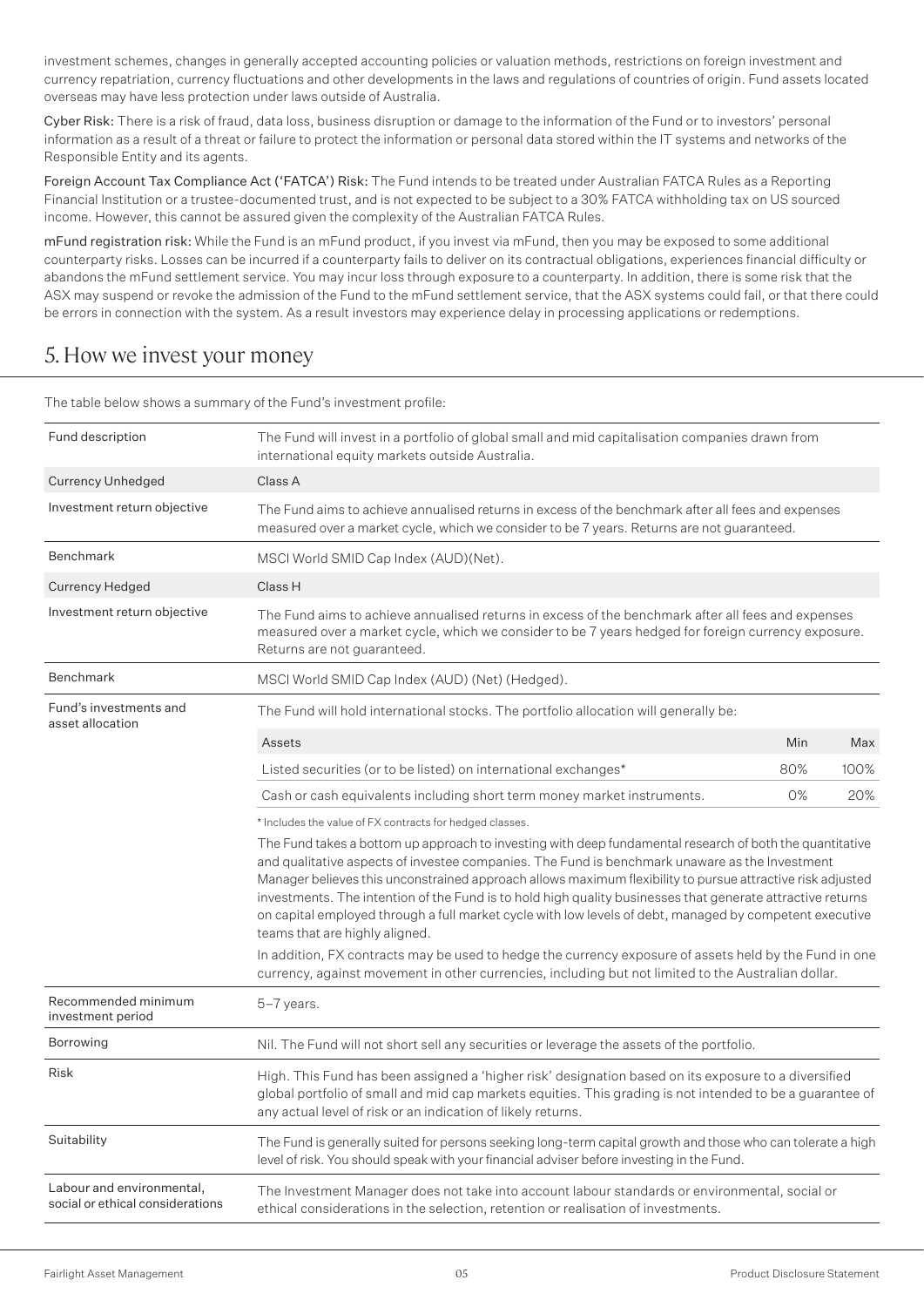Any of the above details could change at any time and without notice. Where we consider the changes are significant, we will notify you of the changes (and give you 30 days' prior notice where practicable). Other changed information will be made available on the Fund's website at www.fairlightam.com.au.

# 6. Fees and costs

# 8%

## Did you know?

Small differences in both investment performance and fees and costs can have a substantial impact on your long-term returns. For example, total annual fees and costs of 2% of your account balance rather than 1% could reduce your final return by up to 20% over a 30-year period (for example, reduce it from \$100,000 to \$80,000). You should consider whether features such as superior investment performance or the provision of better member services justify higher fees and costs. You may be able to negotiate to pay lower contribution fees and management costs where applicable. Ask the Responsible Entity or your financial adviser.

#### To find out more

If you would like to find out more or see the impact of fees based on your own circumstances, the Australian Securities and Investments Commission (ASIC) website (www.moneysmart.gov.au) has a managed investment fee calculator to help you check out different fee options.

Information in the following table can be used to compare costs between different managed funds. Generally, fees and costs may be paid directly from your investment returns or from the Fund's assets as a whole.

| Type of fee or cost                                              | Amount                                                                                                                                                                                                                                              |
|------------------------------------------------------------------|-----------------------------------------------------------------------------------------------------------------------------------------------------------------------------------------------------------------------------------------------------|
| Fees when your money moves in or out of the fund                 |                                                                                                                                                                                                                                                     |
| Establishment fee                                                | Nil.                                                                                                                                                                                                                                                |
| Contribution fee                                                 | Nil.                                                                                                                                                                                                                                                |
| Withdrawal fee                                                   | Nil.                                                                                                                                                                                                                                                |
| Exit fee                                                         | Nil.                                                                                                                                                                                                                                                |
| Management costs <sup>^^</sup>                                   |                                                                                                                                                                                                                                                     |
| The fees and costs of<br>managing your investment <sup>***</sup> | Management fee: 1.25% pa of the Fund's gross value.                                                                                                                                                                                                 |
|                                                                  | Administration fee: 0.05% pa of the Fund's gross value.                                                                                                                                                                                             |
|                                                                  | Performance fee: 15% of the amount by which the Fund outperforms its benchmark (MSCI World SMID<br>Cap Index Net in AUD), after deduction of other fees and expenses and provided any underperformance<br>from previous periods has been recovered. |
|                                                                  | Currency Hedging fee: 0.1% pa of the Fund's gross value.                                                                                                                                                                                            |
| Indirect costs <sup>*</sup>                                      | Nil.                                                                                                                                                                                                                                                |
|                                                                  |                                                                                                                                                                                                                                                     |

Buy-sell spreads apply when you invest in the Fund and when you withdraw from the Fund. See "Additional explanation of fees and costs" for more detail.

^^ All fees are expressed as a percentage of portfolio value of the Fund and are paid from the Fund and include GST net of RITC.

^^^ The amount of this fee can be negotiated with wholesale clients only, generally those making an investment of \$5,000,000 or more.

Any item marked with an asterix (\*) is an estimate. Please refer to our website for any updates on these estimates which are not considered to be materially adverse from a retail investor's point of view.

### Example of annual fees and costs

This table gives an example of how the fees and costs for the Fund can affect your investment over a one-year period. You should use this table to compare the Fund with other managed investment products.

#### Example: Balance of \$50,000 including a contribution of \$5,000 during the year

| <b>Contribution Fees</b>    | Nil                                                              | For every additional \$5,000 you put in, you will be charged \$0.                                                                                                             |
|-----------------------------|------------------------------------------------------------------|-------------------------------------------------------------------------------------------------------------------------------------------------------------------------------|
| PLUS:<br>Management Costs   |                                                                  | And, for every \$50,000 you have in the Fund you will be charged<br>\$875 each year, comprising:                                                                              |
| 1.30% pa comprising         | 1.25% pa Management fee.                                         | \$625                                                                                                                                                                         |
|                             | 0.05% pa Administration fee.                                     | \$25                                                                                                                                                                          |
|                             | 15% of any outperformance of the<br>benchmark*. Performance fee. | $$225*$                                                                                                                                                                       |
| EQUALS:<br>Cost of the Fund | 1.75% $pa*$                                                      | If you had an investment of \$50,000 at the beginning of the year<br>and you put in an additional \$5,000 during that year, you would<br>be charged fees of \$875* each year. |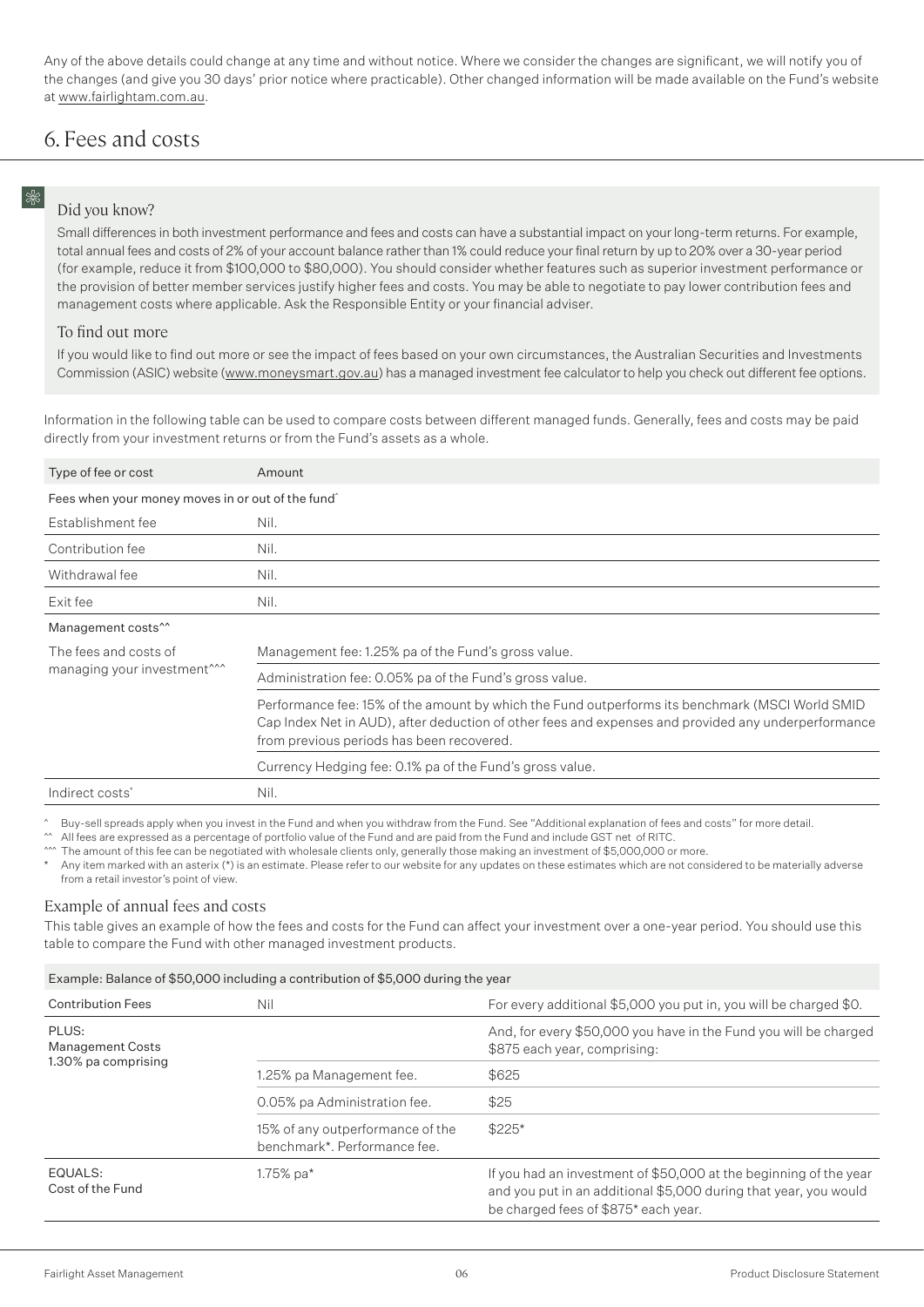When calculating management costs in this table, the law says we must assume that the value of your investment remains at \$50,000. We also assume the \$5,000 contribution is made at the end of the first year and that the Fund's unit price does not fluctuate. We assume an outperformance of the benchmark by 3%. However, there is no guarantee that this will be the typical ongoing performance, so the total management costs may vary from the example provided. It is not a forecast of the performance fees in future. Note: The Fund is a new product, and hence fees cannot be calculated based on the fees charged in the past 12 months. The estimated ongoing performance fee that will be payable is 0.45% based on a potential relative return of 3% above the benchmark for the period from 1 July 2017 to 30 June 2018. Management costs actually incurred will depend on the market value of your investment and the timing of your contributions (including any reinvestment of distributions). The example assumes no abnormal expenses are incurred, no service fees are charged and that fees are not individually negotiated. Totals may appear incorrect due to rounding.

Any item marked with an asterix (\*) is an estimate. Please refer to our website for any updates on these estimates which are not considered to be materially adverse from a retail investor's point of view.

If you would like to calculate the effect of fees and costs on your investment you can visit the ASIC website (www.moneysmart.gov.au) and use their managed management fee calculator.

### Additional information on fees and costs

Management fees: The management fees for the Fund are payable to Fairlight for managing the assets of the Fund. These fees are accrued daily and paid monthly in arrears. Management costs paid out of Fund assets reduce the net asset value of the Fund and are reflected in the unit price. Management fees do not include extraordinary (or abnormal) expenses (if incurred), such as (without limitation) costs of litigation to protect investors' rights, costs to defend claims in relation to the Fund, investor meetings and termination and wind up costs. Further, management fees exclude transactional and operational costs (i.e. costs associated with investing the underlying assets, some of which may be recovered through buy/sell spreads).

Administration fees: Ordinary expenses, such as the RE fees, administration and custody fees, audit fees and other ordinary expenses of operating the Fund are covered by the administration fee which is capped at 0.05% p.a (including GST).

Performance fees: A performance fee of 15% of any outperformance relative to the benchmark (being the MSCI World SMID Cap Index Net in AUD or hedged for Class H), after deduction of other fees and expenses and provided any underperformance from previous periods has been recovered, may apply. Should the absolute performance of the Fund be negative in the period, a performance fee will not apply. The performance fee is accrued daily, reflected in the unit price, and, if payable, paid bi-annually to Fairlight from the Fund's assets.

Indirect costs: Indirect costs include fees and expenses arising from any investment that qualifies as an interposed vehicle (e.g. any underlying fund that the Fund may invest in) and certain OTC derivative costs. The Fund's indirect costs are based on the anticipated portfolio for the financial year ahead and are estimated to be nil. This is because the Fund does not intend to invest in any interposed vehicles or use any OTC derivatives. Actual indirect costs for future years may differ where the portfolio composition changes.

Transactional and operational costs: Transactional and operational costs include brokerage, settlement costs, bid-offer spreads on investments and currency transactions and any borrowing costs, clearing and stamp duty costs. These are incurred as part of the day-today trading of the Fund and as investors move in and out of the Fund.

When you invest in the Fund, Fairlight may buy (and sell) investments, and incur these costs. When you withdraw, Fairlight may sell investments so we can pay your cash to you, and will incur these costs. These costs are also incurred in connection with day-to-day trading within the Fund.

Some of these costs are recovered through the buy/sell spread. A buy/sell spread is an adjustment to the unit price reflecting our estimate of the transaction costs that may be incurred as a result of the purchase/sale of assets arising from the buying/selling of units. This adjustment ensures that existing investors do not pay costs associated with other investors acquiring/ withdrawing units from the Fund. The buy/sell spread is reflected in the buy/sell unit price. Currently, our buy/sell spread is estimated to be 0.25% of the unit price (that is +0.25% on the entry price and –0.25% on the exit price). So if the net asset value of each unit is \$1.00, on entry we adjust the unit price up approximately 0.25% (up 0.25 cents) and on exit we adjust the unit price down approximately 0.25% (down 0.25 cents).

There is no spread payable on reinvestment of distributions. The buy/sell spread is not paid to the RE or Fairlight. Because the buy/sell spread is reflected in the buy/sell unit prices, you won't see transaction costs on any account statement we send you. We may vary the buy and sell spreads from time to time. Updated information on the buy and sell spreads will be posted on www.fairlightam.com.au.

We have a documented policy in relation to the quidelines and relevant factors taken into account when calculating unit prices, including all transaction costs and the buy/sell spread. We call this our unit pricing policy. We keep records of any decisions which are outside the scope of the unit pricing policy, or inconsistent with it. A copy of the unit pricing policy and records is available free on request.

Our estimate of the total transactional and operational costs for the Fund that may be payable during a financial year is 0.11%. We expect this amount to vary from year to year as it will be impacted by the Fund's volume of trading, brokerage arrangements and other factors. Of this amount, we expect some costs will be recovered through the buy/sell spread. Again, we expect this recovery amount to vary from year to year as it will be impacted by the volume of applications and withdrawals and any changes in the buy/sell spread for the Fund. The net transactional and operational cost is the difference between these two amounts.

|                        | Transactional and operational costs estimate Estimated recovery through buy/sell spread Net transactional and operational costs estimate |
|------------------------|------------------------------------------------------------------------------------------------------------------------------------------|
| 0.11%<br><u>ባ.25% </u> | Nil                                                                                                                                      |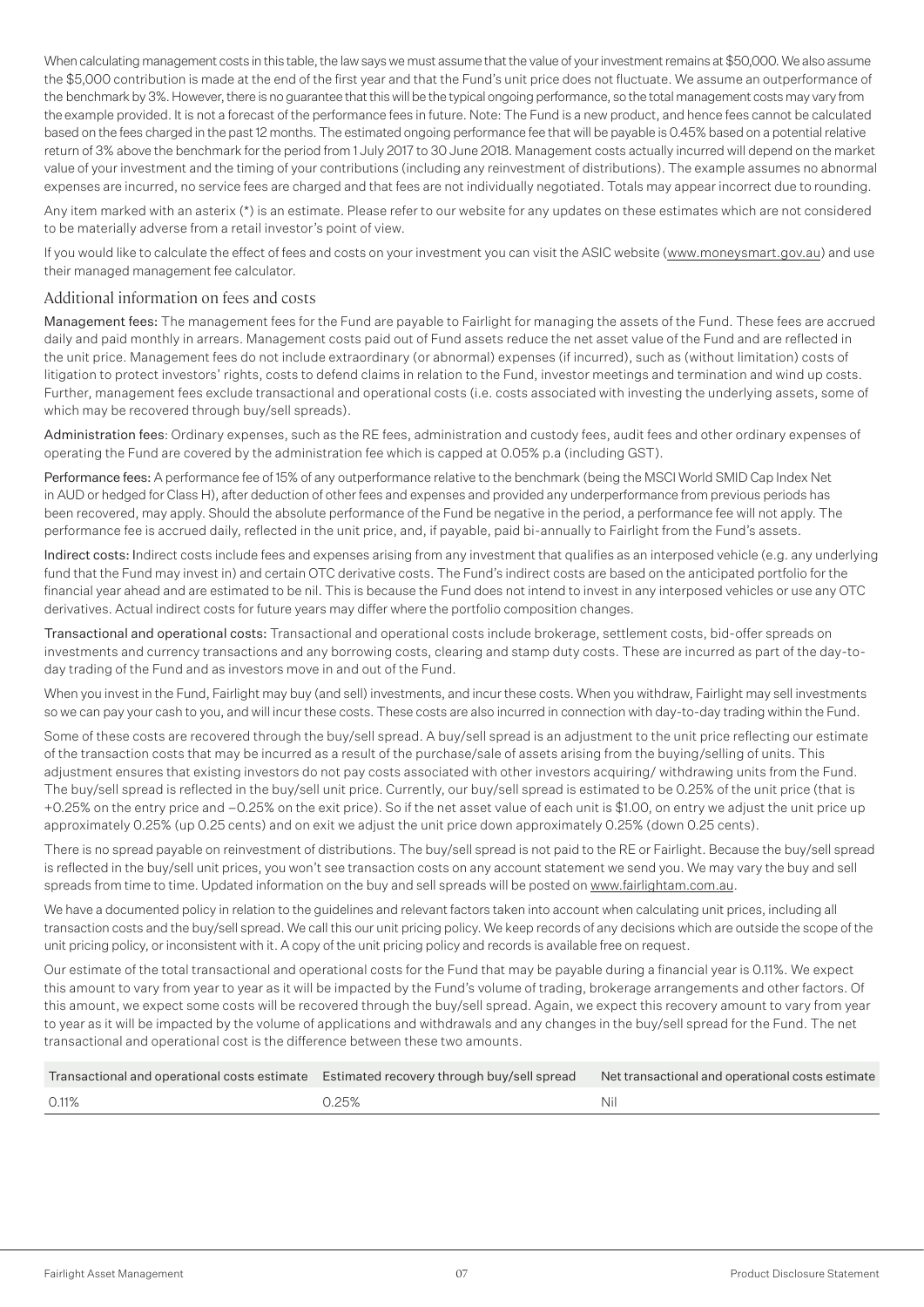Changes to fees: All fees can change. Reasons might include changing economic conditions and changes in regulation. However, we will give you 30 days' written notice of any increase to fees where practicable. The constitution for the Fund sets the maximum amount we can charge for all fees. The Constitution also entitles us to charge a management fee of up to 3% p.a. of the Fund's gross value, however, until further notice we are charging less than this maximum. If we wished to raise fees above the amounts allowed for in the Fund's constitution, we would need the approval of investors. Please refer to our website for any updates on our estimates of any fees and costs (including indirect costs and transactional and operational costs) which are not considered to be materially adverse from a retail investor's point of view. Remember, past performance is not an indicator of future performance and any fee or cost for a given year may not be repeated in a future year.

GST: Government taxes such as GST will be applied to your account as appropriate. In addition to the fees and costs described in this section, standard government fees, duties and bank charges may also apply such as stamp duties. Some of these charges may include additional GST and will apply to your investments and withdrawals as appropriate. The fees outlined in this PDS are inclusive of GST and take into account any RITC that may be available.

Fees to financial advisers: Warning: Additional fees may be payable by you to your financial adviser. The Statement of Advice issued by your financial adviser will set out details of those additional fees. We do not pay any commissions to financial advisers. If you invest in the Fund via an IDPS, additional fees may be charged by the IDPS operator for investing in the Fund.

mFund Fees: Additional fees may be payable to approved ASX brokers (or your financial adviser who uses a stockbroking service on your behalf) or accessing the Fund through mFund while the Fund is an mFund product. You should consider the Financial Services Guide provided by your ASX broker or your adviser before accessing the Fund through mFund.

# 7. How managed investment schemes are taxed

Investing in a registered managed investment scheme (like the Fund) is likely to have tax consequences and you are strongly advised to seek professional tax advice before investing in the Fund. Registered managed investment schemes (like the Fund) do not pay tax on behalf of members. Members are assessed for tax on any income and capital gains generated by the Fund.

## 8

You should read the following important information before making a decision to invest in the Fund, Part B: How managed investment schemes are taxed. Go to Part B of the Reference Guide available at www.fairlightam.com.au.

Note the information may change between the time when you read this PDS and when you acquire the product.

# 8. How to apply

You need to invest at least \$20,000 initially and you will need to maintain a minimum of \$10,000 in your account. Please use the application form accompanying this PDS to apply for units in the Fund. You may complete your application online by going to the Fund's website at www.fairlightam.com.au. We do not earn interest, nor do we pay you interest on, application monies held prior to the time we issue units to you. Additional investments can be made at any time in writing. Generally, the minimum amount for additional investments is \$10,000. For IDPS investors, please consult your IDPS operator about investing.

## Cooling off rights

You have a 14-day cooling off period in which to decide whether the investment is right for you commencing from either the time your first investment is confirmed by us, or the end of the 5th calendar day after units are issued to you – whichever occurs earlier. We are allowed to (and generally do) make adjustments for market movements up or down, as well as any tax and reasonable transaction and administration costs. For IDPS investors, you should consult your IDPS operator about any cooling off rights you may have.

## Enquiries and complaints

The RE has established procedures for dealing with complaints. If an investor has a complaint, they can contact the Responsible Entity or the Investment Manager during business hours. The RE will use reasonable endeavours to deal with and resolve the complaint within a reasonable time but in any case, no later than 45 days after receipt of the complaint.

If an investor is not satisfied with the outcome, the complaint can be referred to the Australian Financial Complaints Authority (AFCA) you can contact AFCA on 1800 931 678, or by writing to:

Australian Financial Complaints Authority GPO Box 3, Melbourne VIC 3001 Email: info@afca.org.au Website: www.afca.org.au

The FOS will continue for a further period to deal with any open disputes it has at the commencement date of AFCA.

All investors (regardless of whether you hold units in the Fund directly or hold units indirectly via an IDPS) are able to access the RE's complaints procedures outlined above. If investing via an IDPS and your complaint concerns the operation of the IDPS then you should contact the IDPS operator directly.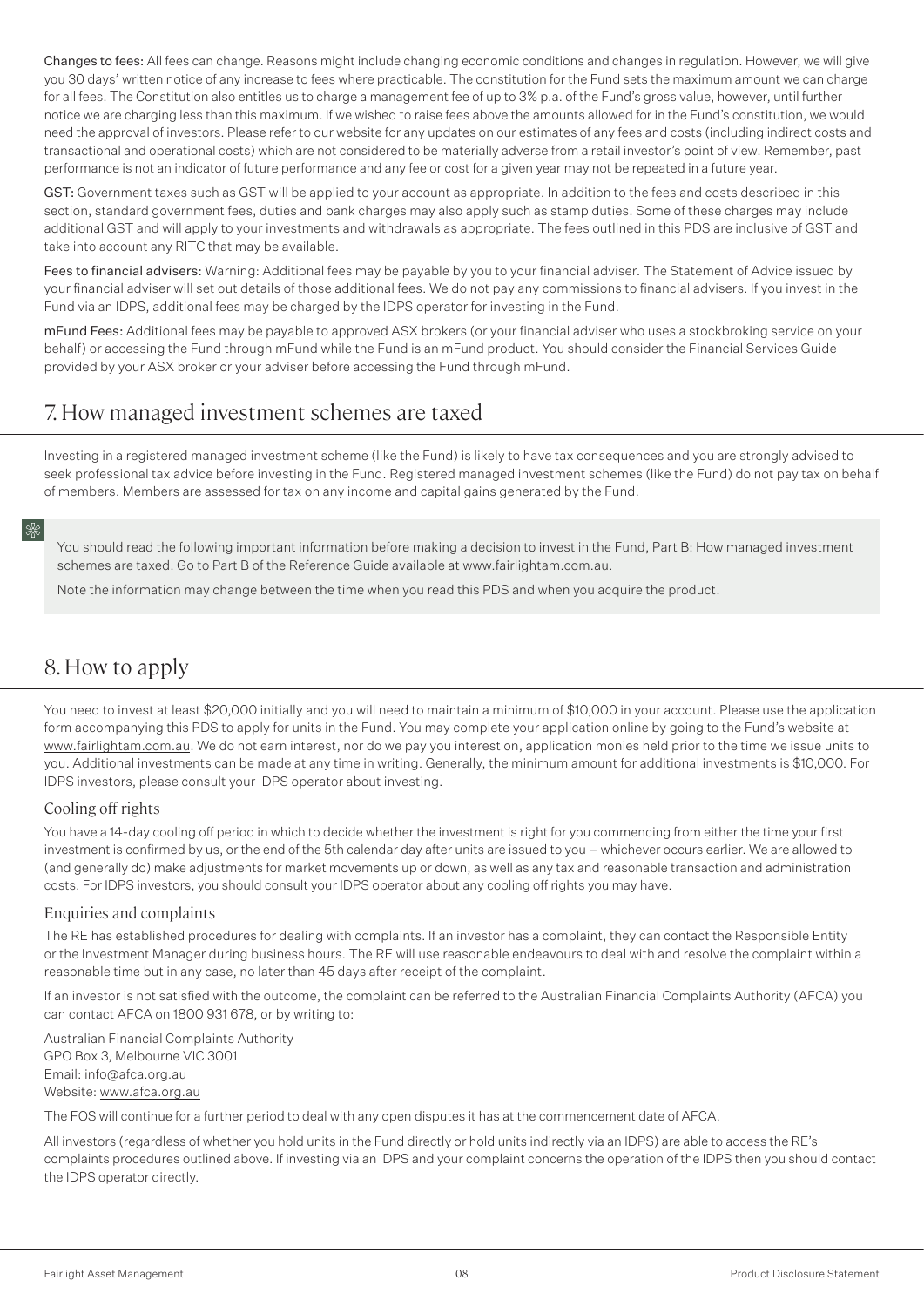# FAIRLIGHT

# Reference Guide 6 February 2020

| ARSN 629 066 913 (FUND)   Class A APIR PIM7802AU   Class H APIR PIM0941AU                                                                                       |                            | The Trust Company (RE Services) Limited<br>ABN 45 003 278 831                                                                                                                                                                                                                                                                    |  |
|-----------------------------------------------------------------------------------------------------------------------------------------------------------------|----------------------------|----------------------------------------------------------------------------------------------------------------------------------------------------------------------------------------------------------------------------------------------------------------------------------------------------------------------------------|--|
| Contents<br>Part A. How the Fairlight Global Small & Mid Cap (SMID) Fund works<br>Part B. How managed investment schemes are taxed<br>Part C. Other information | O <sub>2</sub><br>04<br>05 | Australian Financial Services Licence<br>(AFSL) No. 235150<br>The information in this document forms part of the product<br>disclosure statement (PDS) dated 6 February 2020 by the<br>Trust Company (RE Services) Limited (RE) as responsible<br>entity of the Fairlight Global Small & Mid Cap (SMID) Fund<br>ARSN 629 066 913 |  |

# About this reference guide

The information in this Reference Guide forms part of the PDS issued by The Trust Company (RE Services) Limited (RE, we, our or us) as the responsible entity of the Fairlight Global Small & Mid Cap (SMID) Fund (the Fund). Defined terms used in the PDS have the same meaning in this Reference Guide unless stated otherwise. We recommend that you keep a copy of the PDS for the Fund and this Reference Guide for future reference.

The Information in the PDS and this Reference Guide is general information only and has been prepared without considering your personal objectives, financial situation or needs. You should read this Reference Guide together with the PDS (in their entirety) before deciding to invest in the Fund. Before investing, you should obtain financial advice tailored to your personal circumstances.

You can access the PDS and this Reference Guide at www.fairlightam.com.au. We will provide to you a hard copy of the PDS and this Reference Guide free of charge upon request when you contact us at www.fairlightam.com.au.

Contact Details for the RE, Fairlight and Mainstream, the Custodian and Administrator.

| The Trust Company (RE Services)<br>Limited (the responsible entity) | Fairlight Asset Management Pty Ltd<br>(Fairlight)                                           | Mainstream Fund Services Pty Ltd                                                              |
|---------------------------------------------------------------------|---------------------------------------------------------------------------------------------|-----------------------------------------------------------------------------------------------|
| Level 18, 123 Pitt Street,<br>Sydney NSW 2000                       | Level 32/200 George Street,<br>Sydney NSW 2000                                              | GPO Box 4968<br>Sydney NSW 2001                                                               |
| Phone: (02) 9229 9000<br>Web: www.perpetual.com.au                  | Phone: +61 (02) 8231 6486<br>Email: hello@fairlightam.com.au<br>Web: www.fairlightam.com.au | Phone: (02) 8259 8888<br>Email: registry@mainstreamgroup.com<br>Web: www.mainstreambpo.com.au |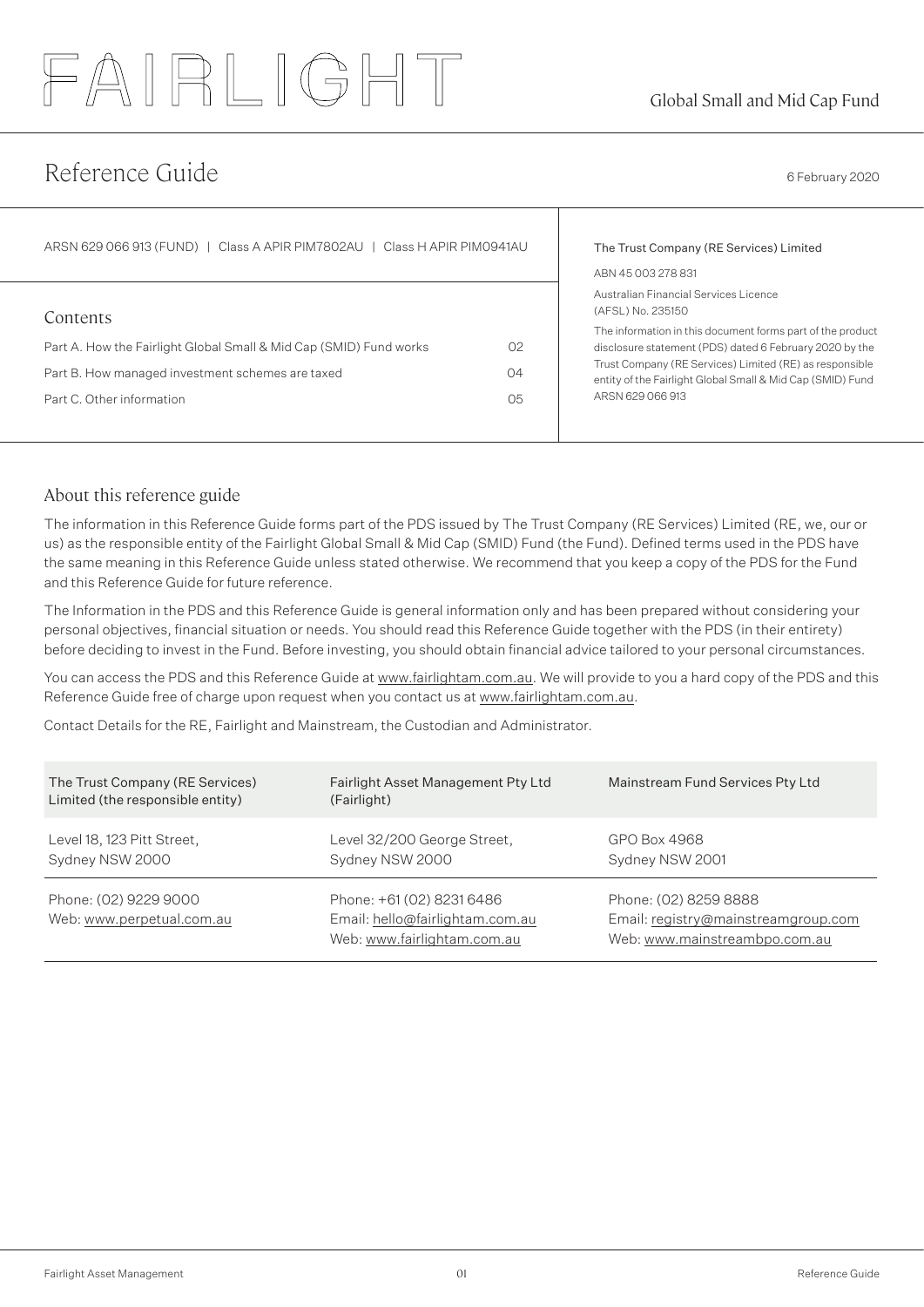# Part A: How the Fairlight Global Small & Mid Cap (SMID) Fund Works

# Investing and withdrawing

# Investing in the Fund

To invest in the Fund, complete the application form accompanying the PDS. Additional investments can be made at any time in writing and will generally be processed daily. Any interest earned in the application or distribution account will be retained by the Fund.

If you apply for units in the Fund using electronic means, you accept full responsibility (to the extent permitted by law) for any loss arising from the RE acting upon application forms and supporting documents received by email or fax. You release from and indemnify the RE and its agents for any liabilities arising from the RE or its agents (including the Administrator) acting on application forms and supporting documents received by email or fax, even if those documents are ultimately found to be deficient. You also agree that neither you nor any other person has any claim against the RE and its agents (including the Administrator) in relation to a payment processed, units issued, or other action taken by us if we rely on application forms and supporting documents received by email or fax.

## Withdrawing from the Fund

If you wish to withdraw your units, you must provide a signed Withdrawal Request Form which can be found under the form section of our website.

The RE only accepts scanned or faxed withdrawal requests on the following conditions:

- a. all instructions are legible;
- b. all instructions bear your investor number and signature; and
- c. withdrawal proceeds will only be transferred to the financial institution account previously nominated on the application form originally received from you or otherwise notified to us in writing. (Note that to make any account changes, the RE requires an original authorisation signed by the account signatories).

These terms and conditions are additional to any other requirements for giving withdrawal instructions. To apply to withdraw units in the Fund using electronic means, you must accept full responsibility (to the extent permitted by law) for any loss arising from the RE acting upon faxed or scanned instructions which comply with the above conditions and you also agree to release and indemnify the RE and its agents (including the Administrator) in respect of any liabilities arising from us acting on faxed or scanned instructions even if those instructions are ultimately found to be deficient. You also agree that neither you nor any other person has any claim against the RE and its agents (including Administrator) in relation to units withdrawn, a payment made or action taken by the RE if we rely on documents purportedly from you received by email or fax in accordance with the above conditions. The amount of money you receive is determined by the unit price calculated at the time of the withdrawal request. We can withhold from your account any amounts owed by you. We pay withdrawal proceeds to your bank account; however, we are permitted under the constitution of the Fund to pay proceeds in kind (i.e. in specie).

## Electronic or facsimile instructions

These terms and conditions are additional to any other requirements for investing in and withdrawing from the Fund.

If you apply for units in the Fund or apply to withdraw units in the Fund using electronic means, you accept full responsibility (to the extent permitted by law) and indemnify the RE for any loss arising from the RE acting upon any electronic, faxed or scanned instruction which comply with the above conditions (even if not genuine), the application form and supporting documents, or withdrawal form received by electronic means such as email or fax. You release from and indemnify the RE and its agents (including the Administrator) for any liabilities arising from the RE or its agents (including the Administrator) acting on any instruction, application forms and supporting documents, or withdrawal form received by email or fax, even if those documents are ultimately found to be deficient. You also agree that neither you nor any other person has any claim against the RE and its agents (including the Administrator) for units withdrawn, payments processed, units issued, or other action taken by us if we rely on any instruction or application forms and supporting documents received by electronic means such as email or fax.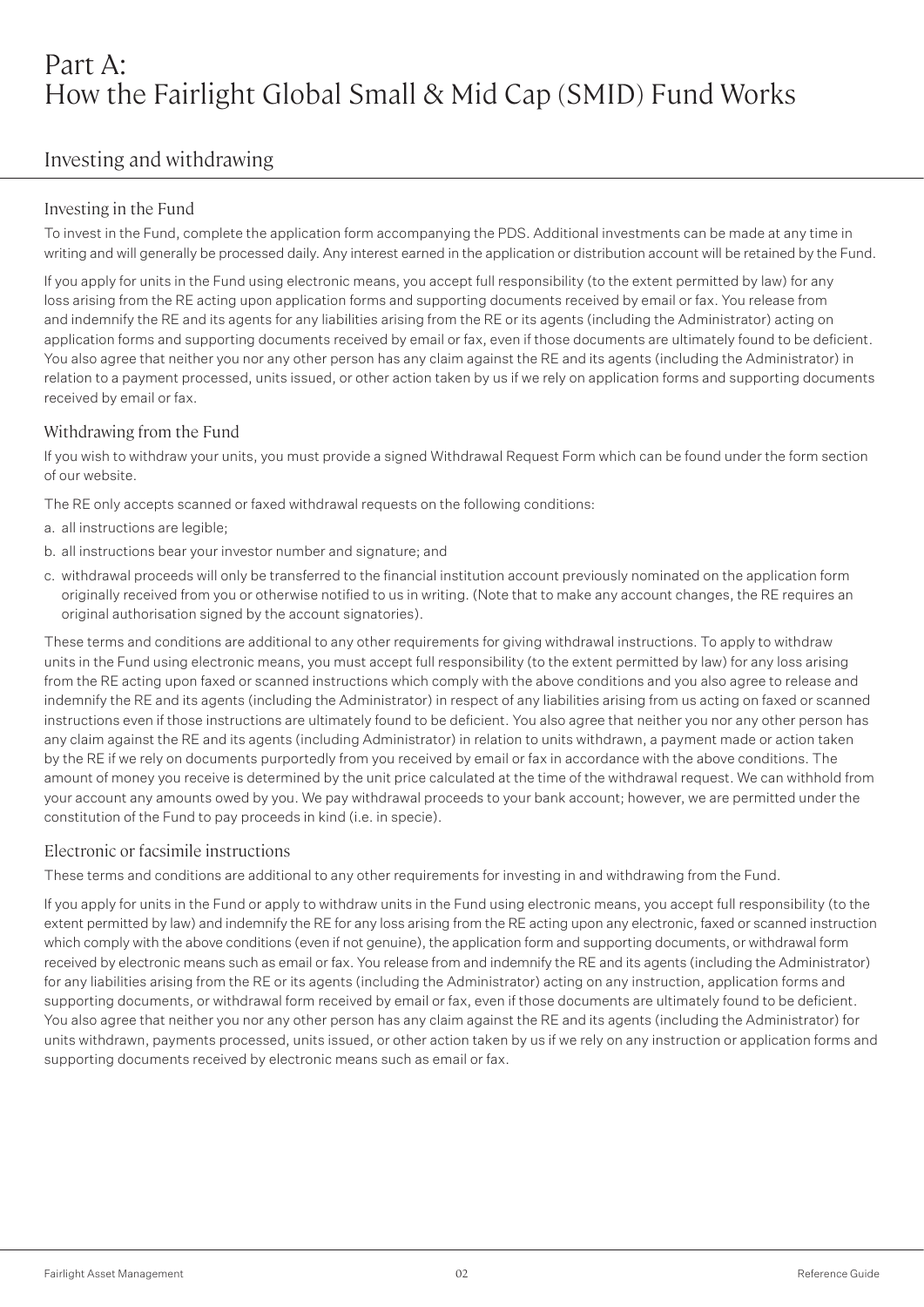# Delays

We can delay (suspend) withdrawals or applications for such period as considered necessary in our view to protect the Fund or is otherwise in the interests of unitholders as a whole in circumstances including but not limited to:

- a. any relevant financial, stock, bond, note, derivative or foreign exchange market is closed;
- b. trading on any such market is restricted;
- c. an emergency (including an emergency caused by a mechanical or electronic malfunction) exists as a result of which it is not reasonably practicable for the RE to acquire or dispose of the assets or to determine fairly the unit price;
- d. any state of affairs exists as a result of which it is not reasonably practicable for the RE to acquire or dispose of the assets or to determine fairly the unit price;
- e. any moratorium declared by a government of any country in which a significant proportion of the Fund is invested exists;
- f. we receive on any one day a quantity of withdrawal requests representing more than 5% of the value of the investments of the Fund. We can stagger withdrawal payments; or
- g. the Fund terminates or the RE is directed to terminate the Fund.

The Constitution for the Fund sets out the full range of circumstances in which we can delay application or withdrawal of your money

# Compulsory withdrawals

The RE can also withdraw some or all of your units without your permission including if your account falls below the minimum investment amount or if law requires.

# Transactions via mFund

While the Fund continues to be admitted to mFund, you may invest in the Fund using an approved ASX broker or through your financial adviser who uses a stock broking service on your behalf, enabling you to transact with the ASX's mFund Settlement Service ("CHESS").

Your ASX broker will process a completed application or withdrawal request for Units through CHESS. CHESS will confirm the order with your ASX broker once it is received and accepted by the Administrative Agent. Correctly completed application or withdrawal requests for Units received by the Administrative Agent will be forwarded by CHESS to your ASX broker for your payment or to receive proceeds, respectively\*. For application or withdrawal requests made through mFund, the payment options will depend on the requirements of the ASX broker.

For application requests, you will need to provide your application money to your ASX broker. The Administrative Agent will calculate and allot new Units in the Fund to your CHESS Holder Identification Number ("HIN"). CHESS will notify your ASX broker of the Unit price and Units allotted. If you are allotted Units (through transfer or certain corporate actions) which are not brokersponsored, your holding will be issuer sponsored and you will be provided with a security reference number ("SRN"). Please refer to www.mfund.com.au for additional information. Note that mFund is not a trading facility and does not facilitate buying and selling between investors on the market.

\* When investing via mFund, any errors made on the application instruction may result in application or withdrawal requests being automatically rejected by the registry system. Any rejected requests will not be processed and will require resubmission.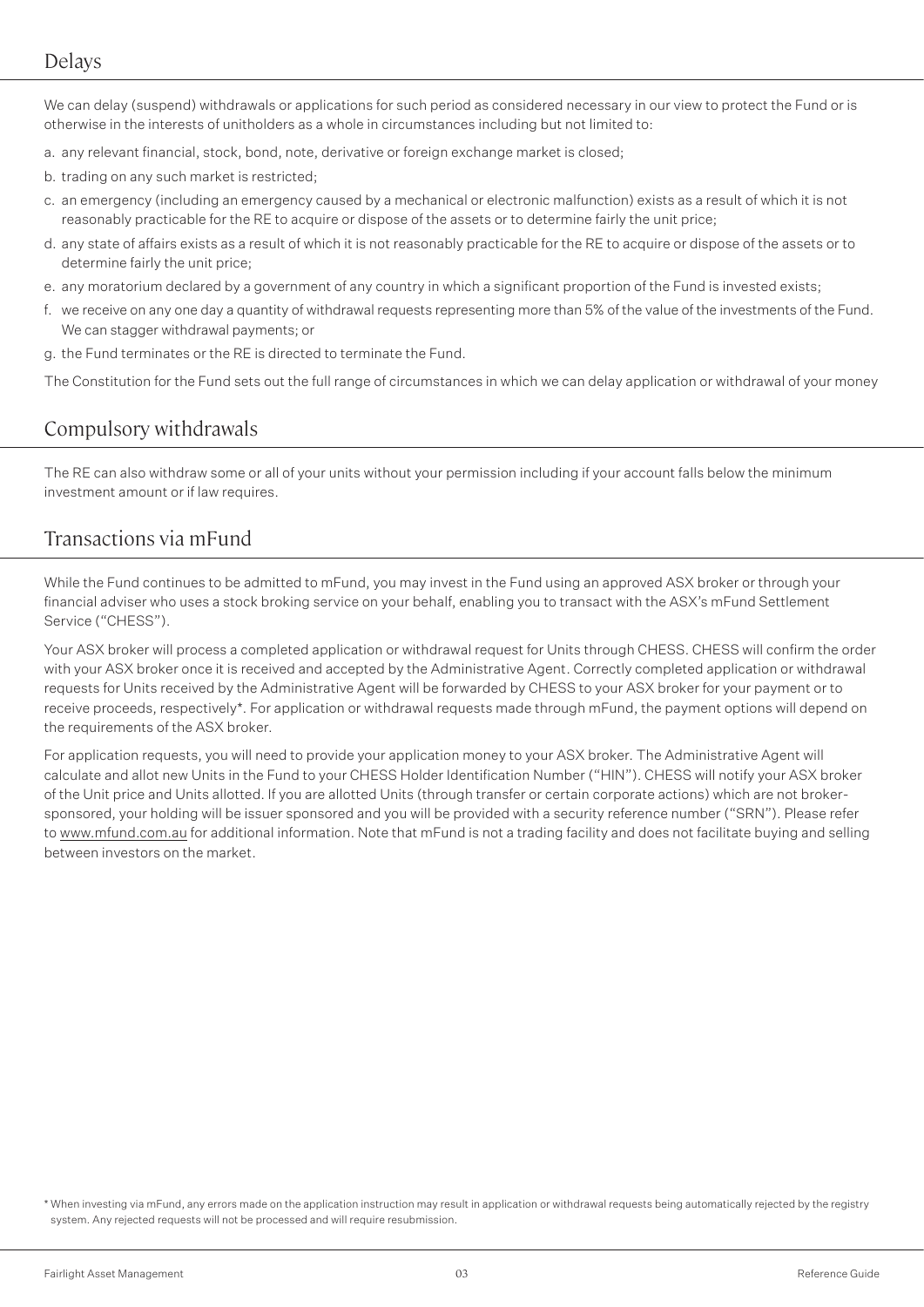# Part B: How Managed Investment Schemes are taxed

The RE does not provide tax advice. The following tax information provided is of a general nature and is based on current Australian tax laws and interpretation at the date of this Reference Guide as they relate to Australian resident individual taxpayers (unless otherwise stated) who hold their investment on capital account. As the effects of tax on investments can be complex and may change over time, and are dependant on your individual circumstances, it is important that you seek professional tax advice before you invest or deal with your investment.

It is the intention of the Fund to be treated as a flow-through entity for Australian tax purposes. Generally, Australian income tax won't be payable by the Fund if investors are made 'presently entitled' to all of the distributable income of the Fund for an income year. Net income of the Fund that is not made 'presently entitled' to an investor will be subject to tax at the highest marginal tax rate (plus the Medicare levy).

Investors will be assessed for tax in relation to their proportionate share of the Fund's taxable income. Investors may also be entitled to claim tax credits/offsets or have the benefits of some concessions (such as the capital gains tax discount).

We will distribute income and capital gains, if any, shortly after 30 June each year. Distributions may comprise the following components:

- assessable income (like dividends and interest)
- net taxable capital gains (from the sale of the Fund's investments)
- non-assessable amounts (like tax deferred amounts) and
- tax credits/offsets (like franking credits attached to franked dividend income or offsets for tax paid on foreign income).

Additionally, Australian and New Zealand residents are generally subject to capital gains tax on gains when they withdraw any money or transfer units.

We will send you an annual tax statement each year to help you to complete your tax return.

The withdrawal of any money or transfer of units may give rise to a capital gains tax liability or capital loss. Depending on the kind of taxpayer you are, and how long you have held your units, you may be entitled to a capital gains discount concession which can reduce any capital gains tax liability by up to one half.

A transfer of units is executed at the Fund's net asset value unit price on the relevant dealing day, and no buy/sell spread is applied. Transferring units may give rise to tax consequences and the RE recommends that you check the tax implications with your tax adviser before sending us a transfer request. Units cannot be transferred from one investor to another person or entity without the RE's prior consent.

If you choose not to provide us with your Tax File Number (TFN) or Australian business number (ABN) and don't have an exemption, we must deduct tax at the highest personal rate, plus the Medicare levy, before passing on any distribution to you. The law is very strict on how we can use these details.

# Attribution Managed Investment Trust (AMIT)

On 5 May 2016, the Tax Laws Amendment (New Tax System for Managed Investment Trusts) Act 2016 received Royal Assent, introducing into taxation law the new Attribution Managed Investment Trust (AMIT) regime.

The AMIT regime applies to managed investment schemes that meet the eligibility requirements and that make an irrevocable election to become an AMIT. Under the AMIT regime, the Fund is a flow-through entity that must attribute its taxable income to investors on a fair and reasonable basis so that the Fund itself is not subject to tax.

If the RE makes the irrevocable election for the Fund to operate as an AMIT, the AMIT rules contain a number of provisions that will impact on the taxation treatment of the Fund. Key features of the AMIT regime include:

- an attribution model for determining member tax liabilities, which also allows amounts to retain their tax character as they flow through a MIT to its unitholders;
- the ability to carry forward understatements and overstatements of taxable income, instead of re-issuing investor statements;
- deemed fixed trust treatment status under the income tax law;
- upwards cost base adjustments to units to address double taxation; and
- legislative certainty about the treatment of tax deferred distributions.

The current tax rules will continue to apply unless an election to enter the AMIT regime is made. Reforms to the taxation of trusts are ongoing so investors should seek their own advice and monitor the progress of announcements and proposed legislative changes to assess their impact.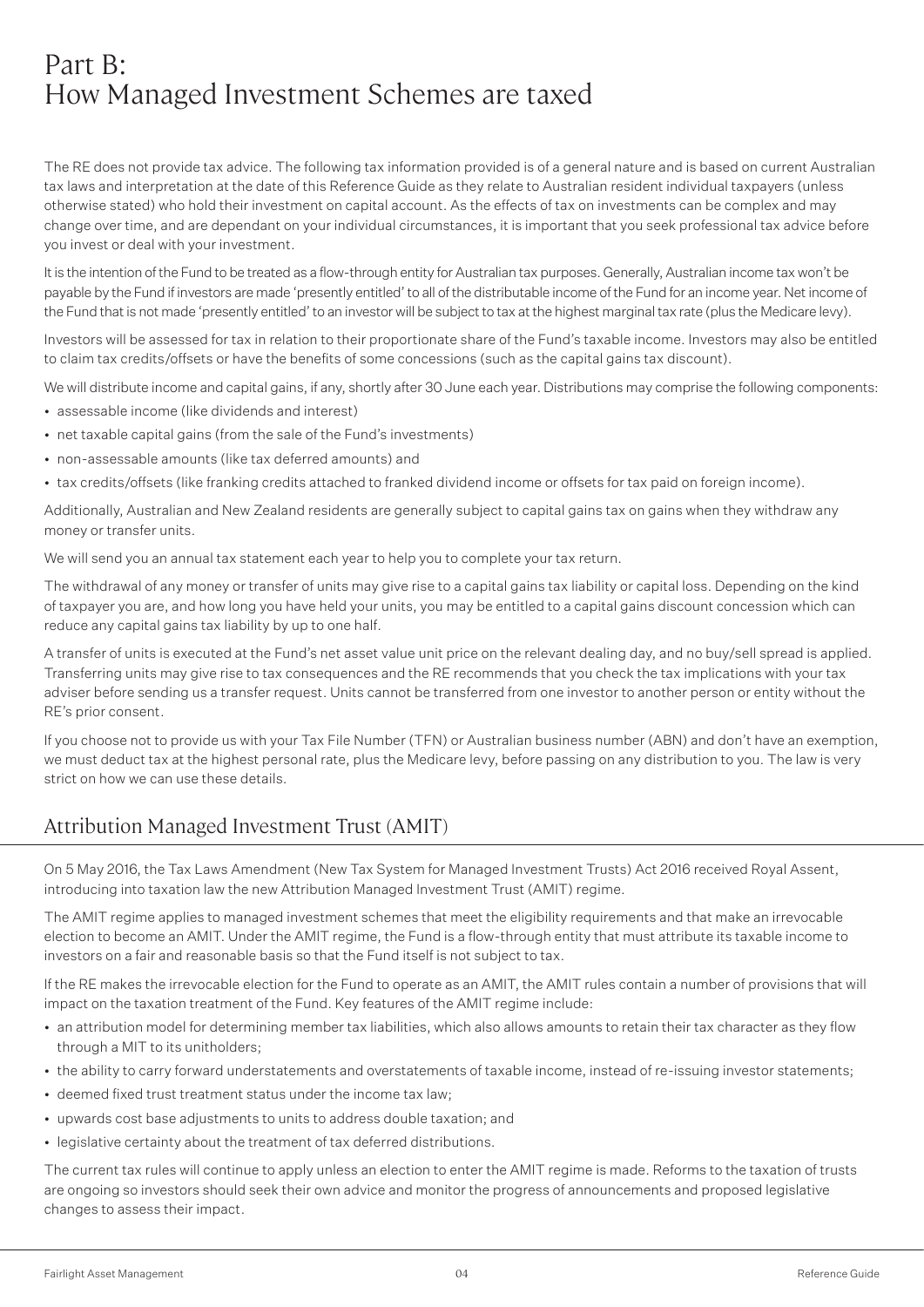# Part C: Other Information

# Fund performance and size

If you are interested in up to date performance of the Fund, the latest investment mix of the Fund, current unit price or the current size of the Fund, then ask your financial adviser or go to www.fairlightam.com.au. Your financial adviser will give you paper copies of the information free of charge. You can always call us, our details are at page 1 of this PDS. Again, up to date information is always free of charge.

Past performance is not a reliable indicator of future performance. Returns are not guaranteed.

# Keeping you informed

We will:

- confirm every transaction you make;
- soon after June each year send you a report to help you complete your tax return;
- each year (around September) make the financial accounts of the Fund available to you on www.fairlightam.com.au;
- send you an annual statement:
- notify you of any material changes to this PDS and any other significant event as required by law; and
- place updated information that is not materially adverse or subject to change from time to time on the Fund's website.
- make information required to be disclosed while the Fund is an mFund on the Manager's website at www.fairlightam.com.au and via the ASX website at www.asx.com.au/mfund via the markets announcement platform on a periodic basis.

While the Fund has 100 investors or more, it will be considered a "disclosing entity" for the purpose of the Act. This means the Fund will be subject to regular reporting and disclosure obligations. Copies of any documents lodged with ASIC in relation to the Fund may be obtained from, or can be inspected at, an ASIC office. Investors have a right to obtain a copy, free of charge, in respect of the Fund, of the most recent annual financial report and any half-yearly financial report lodged with ASIC after that most recent annual financial report, but before the date of this PDS.

When the RE becomes aware of material information, we will ensure this will be made available as soon as practicable on www.fairlightam.com.au. If you would like hard copies of this information, call Mainstream on +61 2 8259 8888 and we will send it to you free of charge.

# Consents

Fairlight and Mainstream have each given, and as at the date of this PDS have not withdrawn, their consent to inclusion in the PDS of the statements concerning them in the form and context in which they are included. Fairlight and Mainstream do not guarantee the repayment of capital or any particular rate of capital or income return.

# **Privacy**

We collect personal information from you in the application and any other relevant forms to be able to process your application, administer your investment and comply with any relevant laws. If you do not provide us with your relevant personal information, we will not be able to do so.

Privacy laws apply to our handling of personal information and we will collect, use and disclose your personal information in accordance with our privacy policy, which includes details about the following matters:

- the kinds of personal information we collect and hold;
- how we collect and hold personal information;
- the purposes for which we collect, hold, use and disclose personal information;
- how you may access personal information that we hold about you and seek correction of such information (note that exceptions apply in some circumstances);
- how you may complain about a breach of the Australian Privacy Principles (APP), or a registered APP code (if any) that binds us, and how we will deal with such a complaint;
- whether we are likely to disclose personal information to overseas recipients and, if so, the countries in which such recipients are likely to be located if it is practicable for us to specify those countries.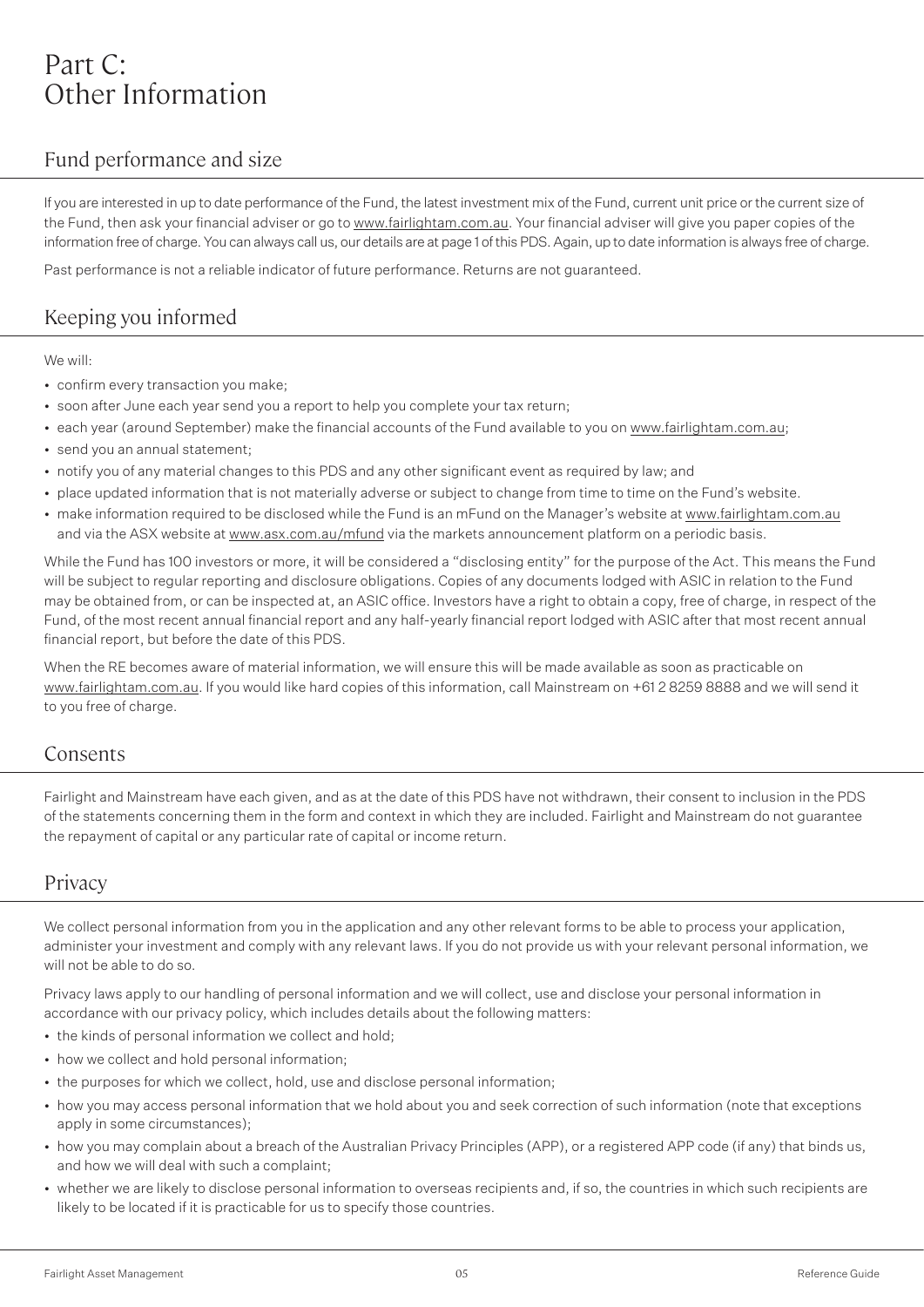Our privacy policy is publicly available at www.perpetual.com.au or you can obtain a copy free of charge by contacting us. Your personal information will also be used in accordance with the Administrator's privacy policy. You may obtain a copy of the Administrator's privacy policy at www.mainstreamgroup.com.au.

If you are investing indirectly through an Investor Directed Portfolio Service (IDPS), we do not collect or hold your personal information in connection with your investment in the Fund (as the IDPS operator becomes the unitholder in the Fund). Please contact your IDPS operator for more information about their privacy policy.

# Anti-money laundering and counter-terrorism financing

In order to meet our obligations under the Anti-Money Laundering and Counter Terrorism Financing Act 2006 (AML Act), taxation or other legislation, we require you to provide the information specified in the application form. We may require further information from you as to identity, residency, the source of your funds and similar matters. Mainstream is required to verify that information by sighting appropriate documentation.

This PDS and Reference Guide may only be used by investors receiving it (electronically or otherwise) in Australia And New Zealand. Applications from outside Australia and New Zealand will not be accepted. In particular, this PDS and Reference Guide does not constitute an offer to sell Units in the United States.

The Anti-Money Laundering and Counter-Terrorism Financing Act 2006 (AML/CTF Act) and other applicable anti-money laundering and counter terrorism laws, regulations, rules and policies which apply to the RE (AML Requirements), regulate financial services and transactions to detect and prevent money laundering and terrorism financing. The AML Act is enforced by the Australian Transaction Reports and Analysis Centre (AUSTRAC). In order to comply with the AML Requirements, the RE is required to, among other matters:

- verify your identity and source of your application monies before providing services to you, and to re-identify you if we consider it necessary to do so; and
- where you supply documents verifying your identity, keep a record of this documentation for 7 years.

The RE and the Administrator as its agent (collectively the Entities) will request such information as is necessary to verify your identity and the source of payments. In the event of delay or failure by you to produce this information, the Entities may refuse to accept an application and the application monies or may suspend the payment of withdrawal proceeds if necessary to comply with AML Requirements applicable to them. Neither the Entities, nor their delegates shall be liable to you for any loss suffered by you as a result of the rejection or delay of any subscription or payment of withdrawal proceeds.

The Entities have implemented measures and controls to ensure they comply with their obligations under the AML Requirements, including identifying and monitoring investors. As a result of the implementation of these measures and controls:

- transactions may be delayed, blocked, frozen or refused where an Entity has reasonable grounds to believe that the transaction breaches the law or sanctions of Australia or any other country, including the AML Requirements;
- where transactions are delayed, blocked, frozen or refused the Entities are not liable for any loss you suffer (including consequential loss) caused by reason of any action taken or not taken by them as contemplated above, or as a result of their compliance with the AML Requirements as they apply to the Fund; and
- the Entities may from time to time require additional information from you to assist it in this process. The Entities have reporting obligations under the AML Requirements and are prevented from informing you that any such reporting has taken place. Where required by law, an Entity may disclose the information gathered to regulatory or law enforcement agencies, including AUSTRAC. The Entities are not liable for any loss you may suffer as a result of their compliance with the AML Requirements.

# Additional information for New Zealand investors

## Warning statement

- 1. This offer to New Zealand investors is a regulated offer made under Australian and New Zealand law. In Australia,this is Chapter 8 of the Corporations Act 2001 (Aust) and regulations made under that Act. In New Zealand, this is subpart 6 of Part 9 of the Financial Markets Conduct Act 2013 and Part 9 of the Financial Markets Conduct Regulations 2014.
- 2. This offer and the content of the offer document are principally governed by Australian rather than New Zealand law. In the main, the Corporations Act 2001 (Aust) and the regulations made under that Act set out how the offer must be made.
- 3. There are differences in how financial products are regulated under Australian law. For example, the disclosure of fees for managed investment schemes is different under the Australian regime.
- 4. The rights, remedies, and compensation arrangements available to New Zealand investors in Australian financial products may differ from the rights, remedies, and compensation arrangements for New Zealand financial products.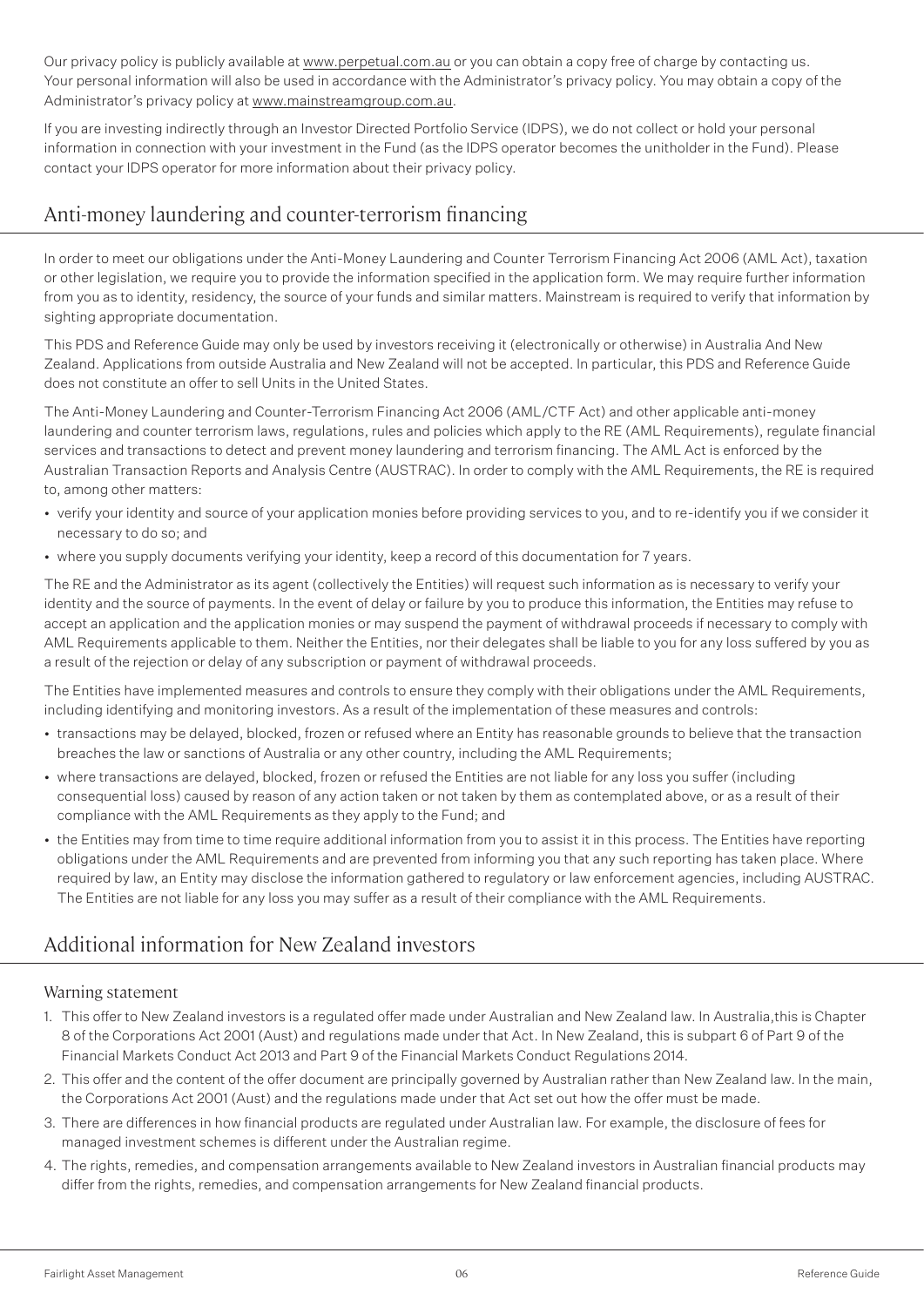- 5. Both the Australian and New Zealand financial markets regulators have enforcement responsibilities in relation to this offer. If you need to make a complaint about this offer, please contact the Financial Markets Authority, New Zealand (www.fma.govt.nz). The Australian and New Zealand regulators will work together to settle your complaint.
- 6. The taxation treatment of Australian financial products is not the same as for New Zealand financial products.
- 7. If you are uncertain about whether this investment is appropriate for you, you should seek the advice of an appropriately qualified financial adviser.

### Additional warning statement: Currency exchange risk

The offer may involve a currency exchange risk. The currency for the financial products is not New Zealand dollars. The value of the financial products will go up or down according to changes in the exchange rate between that currency and New Zealand dollars. These changes may be significant.

If you expect the financial products to pay any amounts in a currency that is not New Zealand dollars, you may incur significant fees in having the funds credited to a bank account in New Zealand in New Zealand dollars.

## Additional warning statement: Dispute resolution process

The dispute resolution process described in this offer document is available only in Australia and is not available in New Zealand.

### New Zealand disclosures relating to distribution reinvestment

Distributions from the Fund will be automatically reinvested resulting in additional units being issued to you, unless you have elected otherwise Units issued as part of a distribution will be allotted in accordance with the terms and conditions set out in the PDS and Reference Guide.

The allotment of Units as part of a distribution described in this PDS is offered to New Zealand investors on the following basis:

- At the time the price of the Units allotted as part of a distribution reinvestment is set, the RE will not have any information that is not publicly available that would, or would be likely to, have a material adverse effect on the realisable price of the Units if the information were publicly available
- The right to acquire, or require the RE to issue, Units as part of a distribution reinvestment will be offered to all investors in the Fund of the same class, other than those who are resident outside New Zealand and who are excluded by the RE so as to avoid breaching overseas laws.
- Every investor to whom the right is offered will be given a reasonable opportunity to accept it.
- Units will be issued or transferred on the terms disclosed to investors in this PDS, and will be subject to the same rights as Units issued or transferred to all investors of the same class who agree to receive the Units.

You have the right to receive from us, on request and free of charge, a copy of:

- the most recent annual report of the Fund (if any)
- the most recent financial statements of the Fund (if any) and, if those statements are not audited or reviewed by an auditor, a statement to that effect
- a copy of the auditor's report on those statements (if any)
- the current PDS
- the constitution of the Fund and any amendments to it.

Copies may be obtained electronically online at www.fairlightam.com.au or through the RE.

Within 30 days of the day on which the units in the Fund are allotted to you, you will be sent a statement of the amount of the distribution and the number of units that have been alotted to you.

The above statements are required pursuant to New Zealand's financial markets legislation. For the avoidance of any doubt, Mainstream will only remit distributions in Australian dollars and to an Australian bank account in the name of the unit holder. You may remit redemptions in Australian dollars to a New Zealand bank account in the name of the unit holder however you may incur an unfavourable currency conversion rate by your bank or financial institution. If you credit NZ dollars to Mainstream's application account you may incur an unfavourable currency conversion rate and you will also have to pay any applicable fees. You can avoid these fees by only crediting Australian dollars.